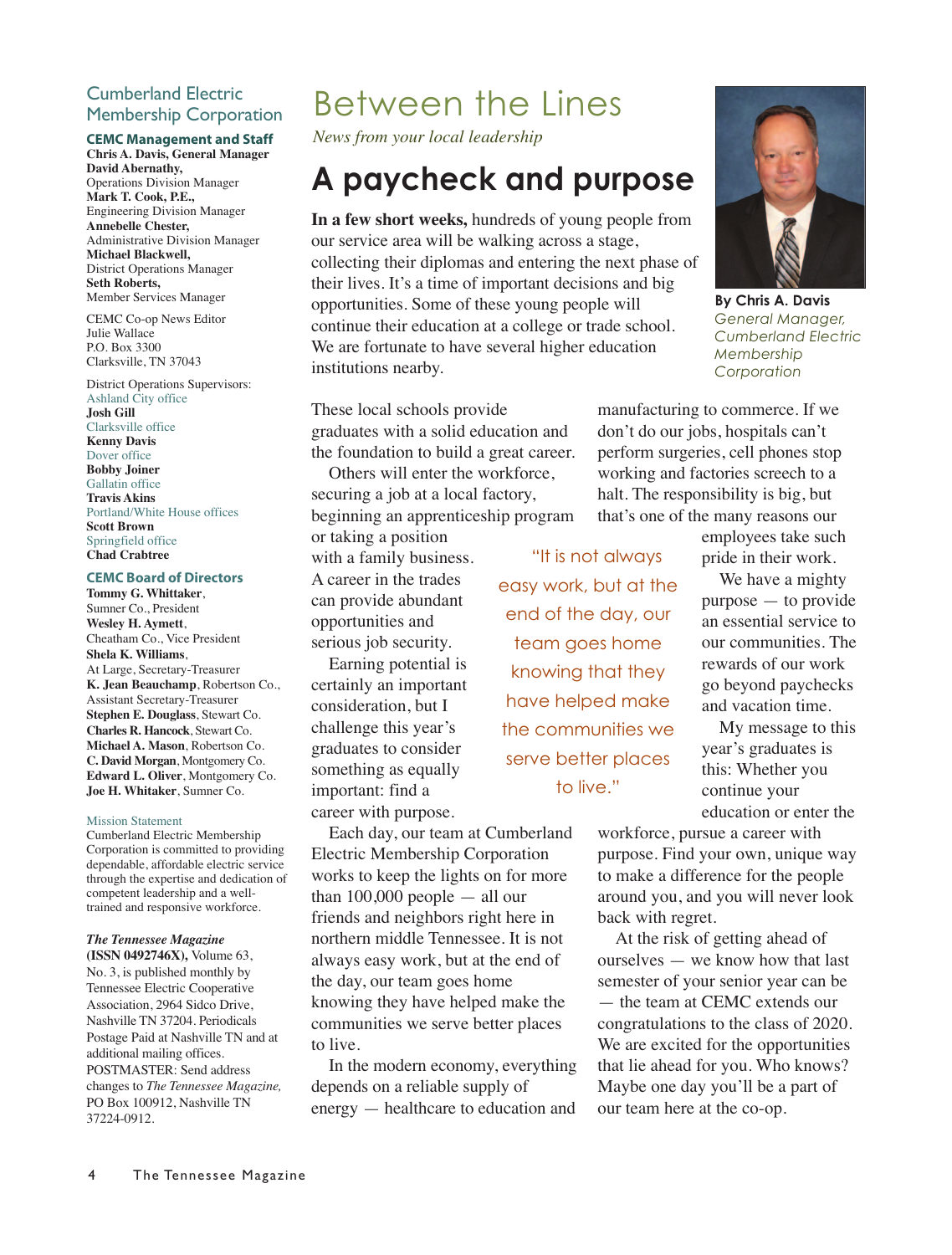## Electric co-ops advocate for lineworker safety during visits with Nashville lawmakers

More than 200 electric co-op leaders from across Tennessee, including directors and staff from Cumberland Electric Membership Corporation, were in Nashville on Tuesday, Feb. 4, asking for commonsense rules to protect the state's electric lineworkers.

Over 100 individual meetings with legislators were scheduled during the Tennessee Electric Cooperative Association's 2020 Legislative Conference. Attending



*From left, CEMC Operations Manager David Abernathy, General Manager Chris Davis and Board Assistant Secretary-Treasurer K. Jean Beauchamp meet Rep. Curtis Johnson during the 2020 Legislative Conference in Nashville.*

this year's event from CEMC were directors Tommy Whittaker, president, and Dr. K. Jean Beauchamp, assistant secretary-treasurer, along with General Manager Chris Davis and Operations Manager David Abernathy.

When not installed properly, generation sources

such as solar panels, wind turbines and gas generators that feed power to the grid can pose a real threat to the safety of lineworkers, first responders and the general public. Co-ops asked lawmakers to support SB 1991 and HB 1923, legislation that would require property owners installing a generation source to notify their local utility, comply with basic electric safety codes and

20 The Tennessee Magazine

install a switch that would allow lineworkers and first responders to disconnect the generation source in an emergency. Tennessee is one of only three states that does not have similar requirements in place.

"The interest of safety demands that any interconnected generation be properly installed," says CEMC General Manager Chris Davis. "This legislation is a simple and practical effort that will go a long way to protect lineworkers, first responders and the general public."

In addition to the lineworker safety legislation, co-ops also discussed other important topics.

Lawmakers were asked to support legislation that would allow certain utility-owned vehicles to display the Powering Tennessee specialty license plate that was introduced by the state in 2019. Proceeds from the plates support the Tennessee Lineworker Lifeline Fund, a nonprofit organization established to support lineworkers and their families.

Co-op representatives also shared information on broadband projects and encouraged lawmakers to support additional funding for rural broadband expansion.

"Every day, legislators make decisions that can impact the important work we do," said David Callis, executive vice president and general manager of the Tennessee Electric Cooperative Association. "Visits like these provide us with valuable opportunities to educate lawmakers about co-ops and our communities. We appreciate co-op consumermembers and employees who take time away from family and work to meet with their elected officials. They help us tell the co-op story."

*CEMC officials visit with Rep. Terri Lynn Weaver to discuss legislation concerning safety and other issues important to the cooperative's consumer-members.*

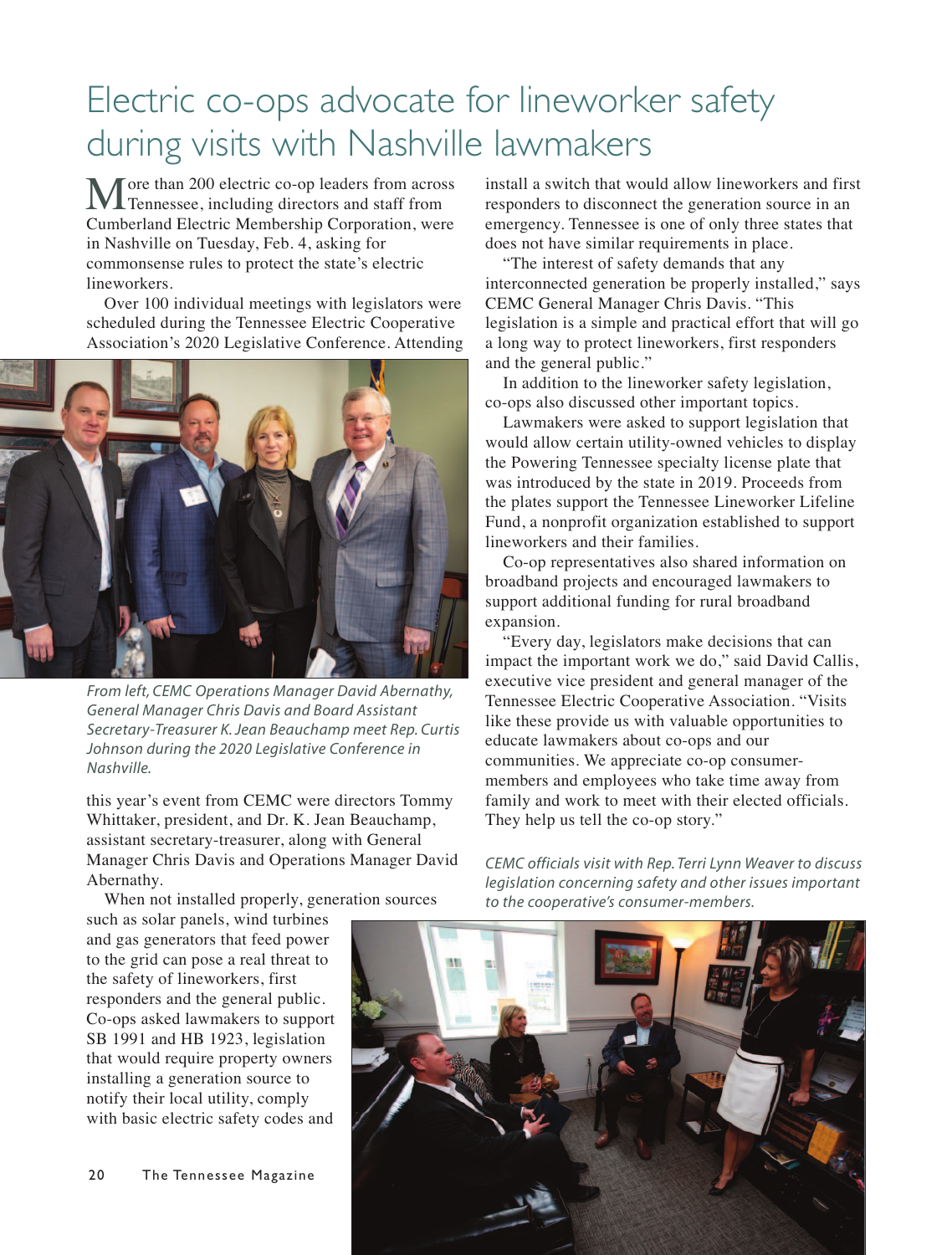## Stay in the know

t Cumberland Electric Membership Corporation, we are constantly striving to improve our operational efficiency so we can provide the most reliable electric service possible for our members.

We rely on data for nearly every aspect of our operations, which is why we need your help. By

making sure we have your most accurate and complete contact information, we can continue to provide the high level of service that you expect and deserve. Accurate information enables us to improve customer service and enhance communications for reporting and repairing outages. It also allows co-op members to receive information about other

important programs, events and activities.

Up-to-date contact information can potentially speed up the power restoration process during an outage. For example, the phone number you provide is linked to your service address in our outage management system. This means when you call to report an outage, our system recognizes your phone number and matches it with your account location. Accurate information helps our outage management system predict the location and possible cause of an outage, making it easier for our crews to correct the problem.



While we always do our best to maintain service, we occasionally plan outages to update, repair or replace equipment. In these instances, we can provide advance notification to affected members through automated phone messages or email if we have your updated contact information and communication preferences.

> Many of you have been members of the co-op for years, and it's likely that your account information hasn't been updated for some time. We recognize that many members now use cell phones as their primary phone service, and we might not have those numbers in our system.

You can rest assured that when you provide your contact information to the

co-op, we will never share this information with any third parties. It is only used by CEMC to send important information to you. Please take a moment to confirm or update your contact information by visiting us online at www.cemc.org/smarthub.html or by giving us a call at 1-800-987-2362. Account information can also be updated using the SmartHub mobile app. By ensuring we have your most up-to-date contact information, you will be helping us improve service and efficiency so we can better serve you and all members of the co-op.

## Start warm-weather savings on first nice day

The weather outside can be as frightful in March as in January, but the early spring usually sneaks in a few warm-weather days here and there. Take advantage of them.

Early spring features plenty of days when you can turn off your furnace and treat your home — and its occupants — to a taste of the pleasant weather to come. Here's how to take advantage of early glimpses of spring and save some household energy while you're at it:

- **Open the windows.** If it's warm enough to let some fresh air in during this in-between season of no heaters and no air conditioners, do it. Leave the windows open overnight to air out the house and stave off the need for the A/C.
- **Let the sunshine in.** Open the drapes on sunny days, and let nature keep your home warm. As it starts getting hot, though, cover windows up so incoming sunrays won't compete with the air conditioner.
- **Cook outdoors.** Dust off the grill, and start cookout season early this year.
- **Switch the direction of the blades on your ceiling fan.** For warm weather, the blades should rotate counterclockwise.
- **Readjust your water heater's temperature to 120 degrees** if you cranked it up a few degrees for the winter.
- **Schedule your home's A/C maintenance now** before you need to turn on the air conditioning for the summer.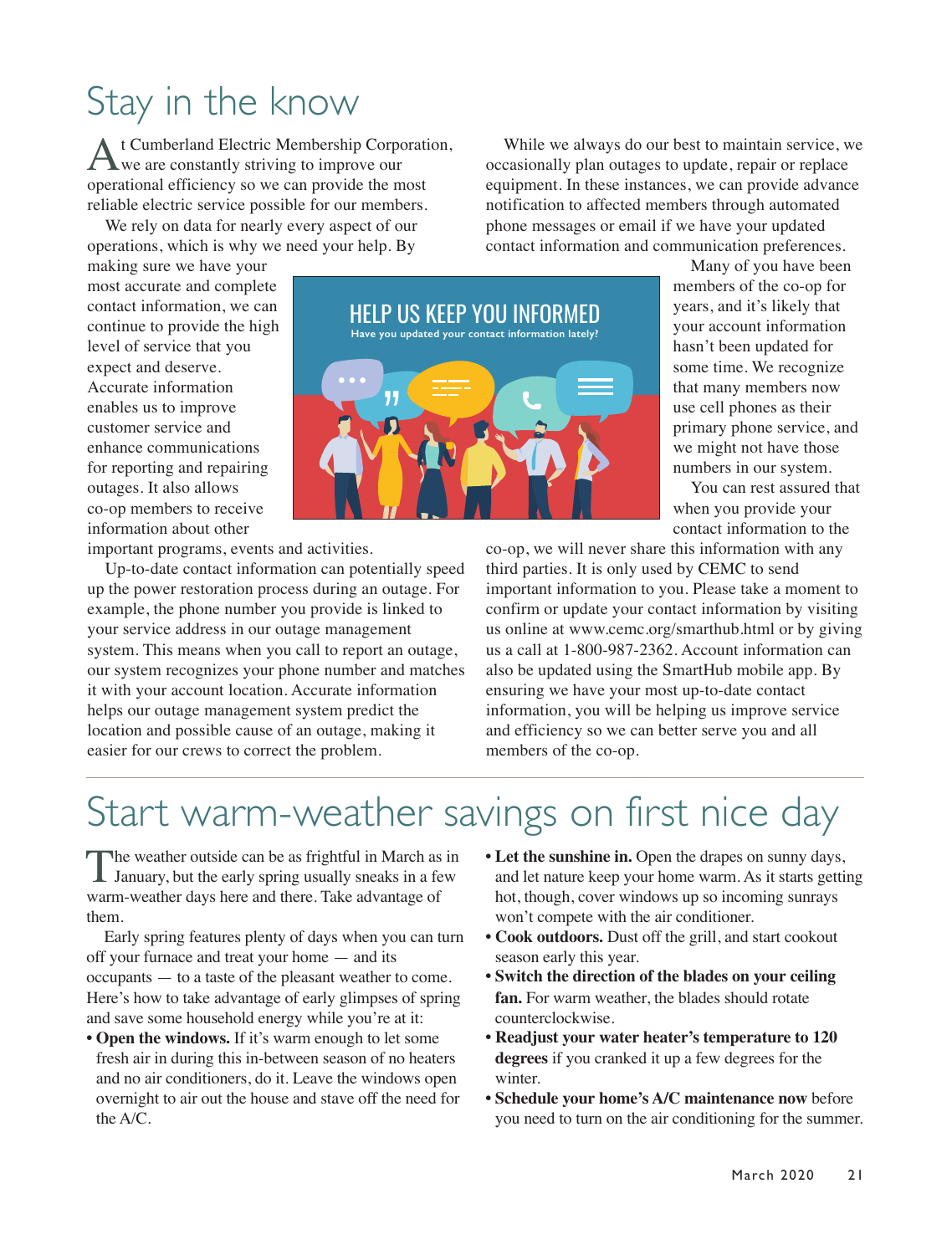### Sign up for bank draft for a chance to win an electric bill credit

All members of Cumberland Electric Membership<br>Corporation who are enrolled in bank draft prior to **Tuesday, March 31**, will be entered into a drawing to win one of five \$50 electric bill credits. As an added bonus, members who sign up for bank draft in the month of March will be entered into a second drawing with a chance to win a \$250 electric bill credit.

Bank draft is a convenient way to make electric bill payments automatically. With bank draft, your bill is securely drafted from your checking or savings account each month on your due date, eliminating late fees. You will continue to receive your electric bill each month in your mailbox or email inbox — and we'll take care of the rest. All you have to do is adjust your checkbook.

To sign up for bank draft, give us a call at 1-800-987- 2362 or stop by your local CEMC office. You will be required to sign an authorization form and provide a voided check.

Please note: This contest is open to members enrolled in bank draft payments only. It does not apply to members who are enrolled in Auto Pay recurring credit/debit card payments.

## Remodeling? Keep energy efficiency in mind

Spring is prime season for remodeling, upgrading and<br>repairing your home. If you're planning a remodeling project this season, make a point of adding energyefficient features along the way.

Here's a Top 10 list:

**1. Add insulation around recessed lights** so no heated or air-conditioned air can leak out of them and the outdoor weather can't sneak in.

**2. If you're replacing your water heater, consider a solar-powered or tankless model.** Both can save energy and money on water heating bills.

**3. Install programmable thermostats when you add rooms to the house.** While you're at it, have the thermostats in the rest of the home upgraded to programmable models.

**4. Your contractor will install more insulation** in any new spaces you're adding than your builder did during the original construction of your home. Consider adding insulation to already-insulated areas like the basement or crawlspace and attic to match new energy efficiency standards.

**5. A new kitchen means shiny new appliances. Select those rated as energy efficient by Energy Star,** which guarantees that the appliance will use less energy than unrated models.

**6. If your older home still has single-pane windows, put an upgrade at the top of your remodeling wish** list. Double-pane windows are more energy efficient because they shield your home from the outdoor weather — and keep your conditioned air indoors.

**7. Change the light fixtures in your most-used rooms to LED models.** They last 10 years or longer, save considerable energy when compared to traditional lightbulbs, and you never have to change bulbs.

**8. Work with a contractor who understands how passive solar design can lower your energy bills.** Some popular choices are rooftop solar panels that heat the home's water, sunroom additions that invite natural heat into the home through windows and the addition of skylights.

**9. Add or upgrade ventilation fans in bathrooms.** This can improve air quality throughout the home — not just in the bathrooms  $-$  by removing moisture from the air.

**10. Consider having a home energy rating or an energy audit conducted on your home.** A professional will evaluate your home for energy-wasters, suggest ways to fix them and recommend additions that will make your house more comfortable and cheaper to heat and cool.

### **Energy Efficiency** Tip of the Month

Placing hot food in the refrigerator makes the appliance work harder than necessary, using more energy. Allow food to cool down before you place it in the fridge.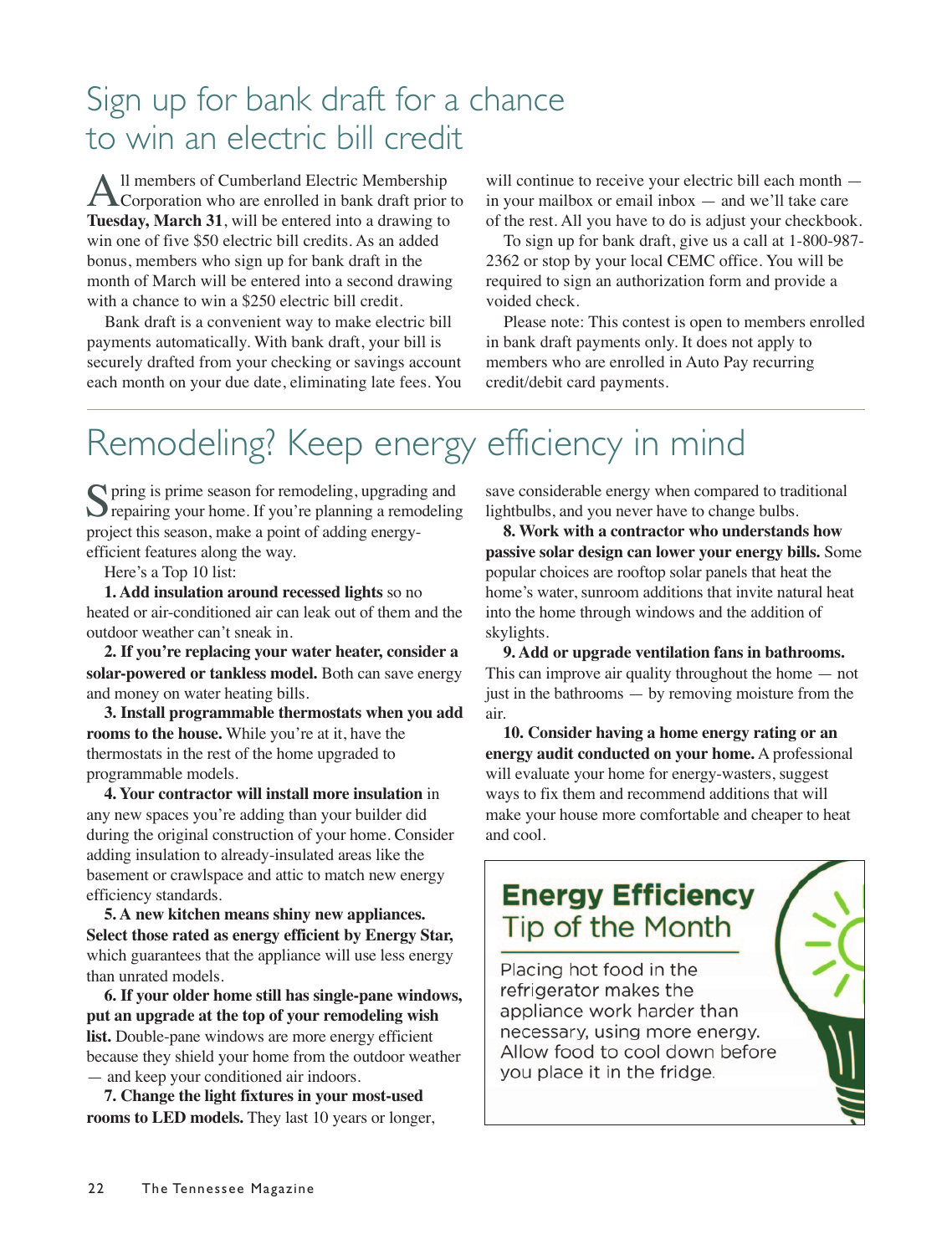## Three ways to electrify your lawn care

*By Abby Berry*

Spring is just around the corner, and you can<br>
Spractically smell the freshly cut grass. If you're in the market to upgrade your lawn care equipment, you may want to consider electric (or battery-powered) options.

Gas-powered lawnmowers and trimmers may be your go-to, but times, they are a-changin'. Electric lawn care equipment options are becoming more popular than ever, offering consumers faster charging times, longer battery life and quieter, greener products compared to their gas-powered counterparts. Here are three ways you can electrify your lawn care this spring:

### *Electric lawnmowers*

Electric lawnmowers have come a long way over the last few years. Early models required corded connections, which were tricky to manage. But the cord has been cut. Newer cordless electric mowers are certainly more expensive than gas-powered mowers, but much of the upfront cost can be recovered since electricity is a less expensive fuel than gas and electric engines generally require less maintenance than gas engines. Cordless electric mowers typically range from \$200 to \$500.

Electric mowers are suitable for most lawn care needs. Batteries typically require about one to two hours to fully charge, and most batteries can run for a full hour. That said, if you have a large yard (half an acre or larger), a gas-powered option may be best to suit your needs.

### *Electric trimmers*

Cordless electric string trimmers are a great option for most lawns. Like lawnmowers, string trimmers have typically been powered by gas. But new versions of electric trimmers are improving and are now considered worthy competitors of gas-powered models.

Cordless electric trimmers are much quieter and easier to use, but most batteries last about 30 to 45 minutes. So, if you have a lot of space to trim, you may want to consider a back-up battery or plan to work in short bursts. If you're interested in purchasing an electric trimmer, the main factors to consider are the battery's life, charge time and power. Costs can vary depending on your needs, but you can find a quality version for about \$100.



*Cordless electric leaf blowers are lightweight and easy to maneuver. Photo source: Scott Van Osdol*

### *Electric leaf blowers*

After cutting and trimming your lawn, you'll need to clear off those walkways and patios for the finishing touch. If you don't want to deal with the maintenance of a gas-powered blower or the restraints of a corded option, a cordless electric version is a great option.

Cordless electric leaf blowers are lightweight and easy to maneuver, but they don't offer quite as much power as gas-powered and corded blowers. If your leaf blowing and clearing needs are minimal, a cordless electric leaf blower can get the job done. Costs for a cordless electric blower vary depending on power and battery quality, but you can purchase a dependable model for about \$150 and up.

If you're looking to electrify your lawn care equipment, be sure to do your homework. Search online for the latest reviews, and check trusted websites like ConsumerReports.org. With a little research, you'll be well on your way to Lawn of the Month – with less maintenance, hassle and noise (and your neighbors will thank you!).

*Abby Berry writes on consumer and cooperative affairs for the National Rural Electric Cooperative Association, the national trade association representing more than 900 local electric cooperatives. From growing suburbs to remote farming communities, electric co-ops serve as engines of economic development for 42 million Americans across 56 percent of the nation's landscape.*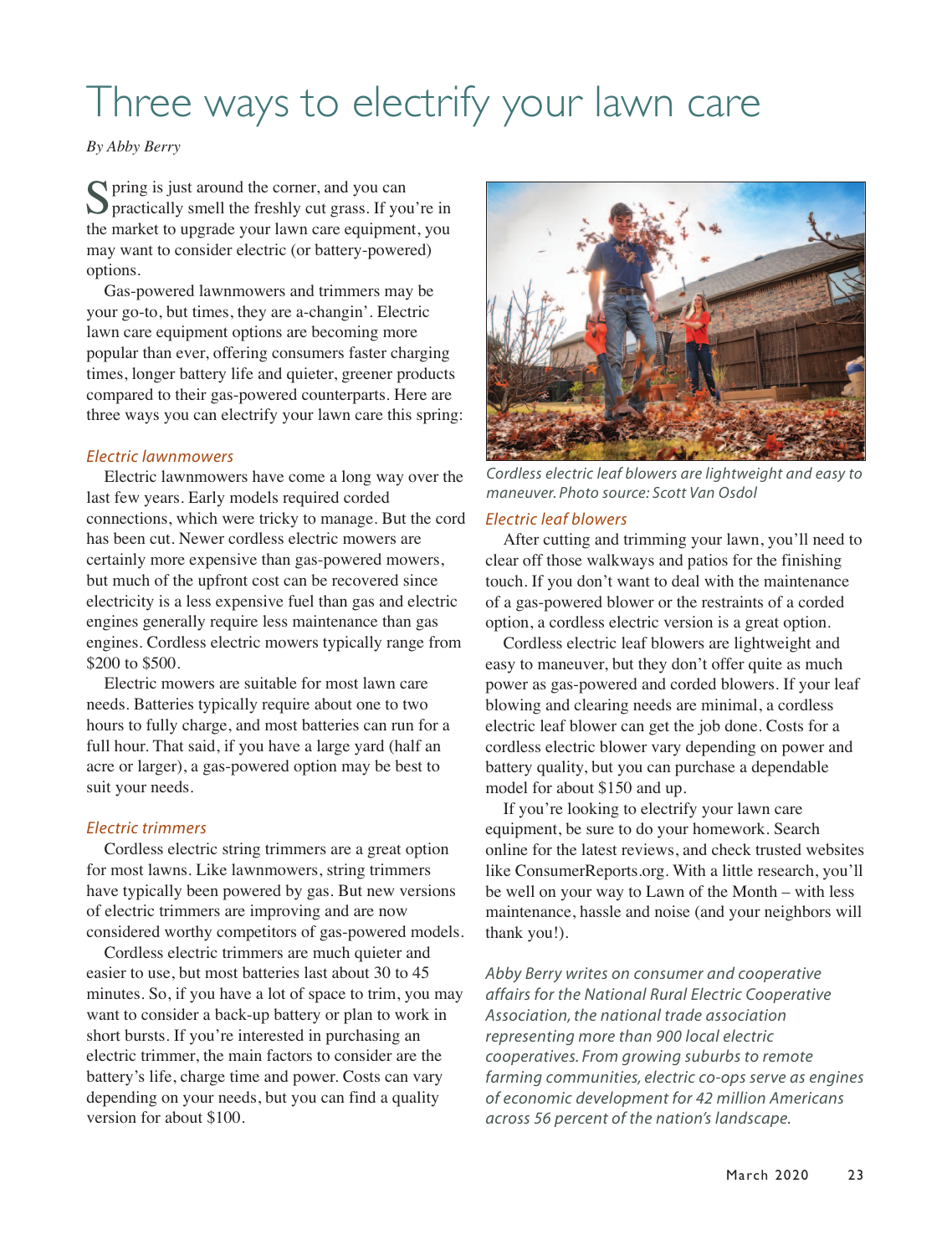

#### *By Kaitlyn Bonds, Creative Director*

At this point, you've probably heard the phrase "all hands on deck" used in connection with Cumberland Connect's fiber to the home project. This phrase rings true now more than ever. After months of working with multiple departments, contractors and crews, I can honestly say there is a passion going into this project unlike anything I've ever seen. In part, the inspiration we receive daily from our members in the form of cheers of appreciation and heart-touching stories of excitement solidifies the purpose behind our fiber to the home project. The hard work of everyone involved, in my mind, can be equated to that of a climber scaling a mountain for the first time. This is a huge project, and the dedication of everyone involved is inspiring itself. We are so excited to be so close to launching our broadband services!

Speaking of broadband services, we know you've probably heard by now that Cumberland Connect is bringing high-speed services, including internet, video and phone to previously unserved, or underserved, rural areas. But what makes our services unique? One of the biggest ways is that, as the project is named, we are taking fiber all the way *to the home*. Unlike the delivery involving connection stopping at the pole or even farther from your home, our fiber speeds are brought all the way to your home and installed inside. This is key to maintaining our boasted high speeds and delivering uninterrupted service. Our service will include free, managed Wi-Fi coupled with top-notch equipment included; we will offer a proactive approach to support of our members' connections.

Our services will also include a video streaming service. The way we watch television is changing, and many

consumers are "cutting the cord" and moving to streaming video services. Why not have the best of both worlds? How about a video streaming service with which you can watch your local channels and record your favorites, you'll never miss the big game, and it's all delivered to you on a reliable, truly high-speed connection? Now that's something we can get behind — and we have. Our fiber network will bring our members the best service out there, and we're building it with the future in mind.

In addition to offering the best network and services available to our members, we are committed to keeping our members in the know about our project progress. Our members are our "why," and we want them to know that we value their interest and excitement in our project. In order to better our communication, members can now visit our website, www.cumberlandconnect.org, and click "Check Availability" to see when services are available in their area. This will also sign members up for project updates so they will be the first to know when we make announcements. When our services become available in a specific area, we will reach out to members within that area to let them know they can begin signing up for service. (Be sure you have signed up to receive updates on our website, www.cumberlandconnect.org, so we can make sure we are able to reach you!)

We've said it before, and we'll say it again: High-speed internet connections have become a utility in today's world. Why not have the very best? We are proud of the network being built for our members, and we want to thank you all for your continued support of our fiber to the home project. We can't think of a better group of people to serve.